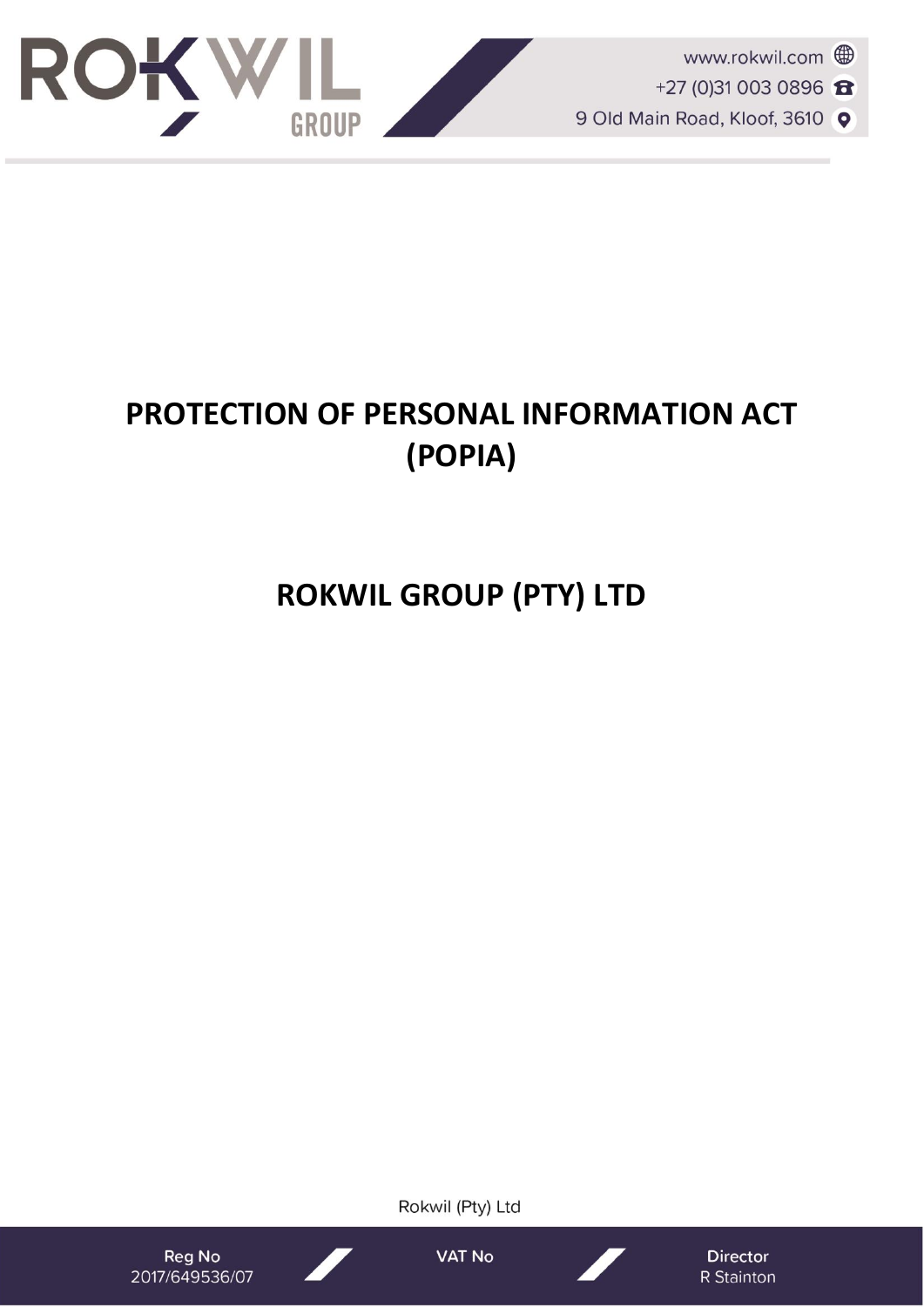# **CONTENTS**

# **1. Introduction**

- **2. Rights of Data Subjects**
	- **2.1 The Right to Access Personal Information**
	- **2.2 The Right to Have Personal Information Corrected or Deleted**
	- **2.3 The Right to Object to the Processing of Personal Information**
	- **2.4 The Right to Object to Direct Marketing**
	- **2.5 The Right to Complain to the Information Regulator/Officer**
	- **2.6 The Right to be Informed**
- **3. General Guiding Principles**
	- **3.1 Accountability**
	- **3.2 Processing Limitation**
	- **3.3 Specific Purpose**
	- **3.4 Limitation on Further Processing**
	- **3.5 Information Quality**
	- **3.6 Transparency/Openness**
	- **3.7 Security Safeguards**
	- **3.8 Participation of Individuals**
- **4. Collection and Use of Personal Information** 
	- **4.1 Collection of Employee Information**
	- **4.2 Use of Employee Information**
	- **4.3 Collection of Client Information**
	- **4.4 Use of Client Information**
- **5. Disclosure of Personal Information**
- **6. Safeguarding Personal Information and Consent**
- **7. Security Breaches**
- **8. Access and Correction of Personal Information**
- **9. Retention of Records**
- **10. POPI Complaints Procedure**
- **11. Disciplinary Action**
- **12. Policy Amendments**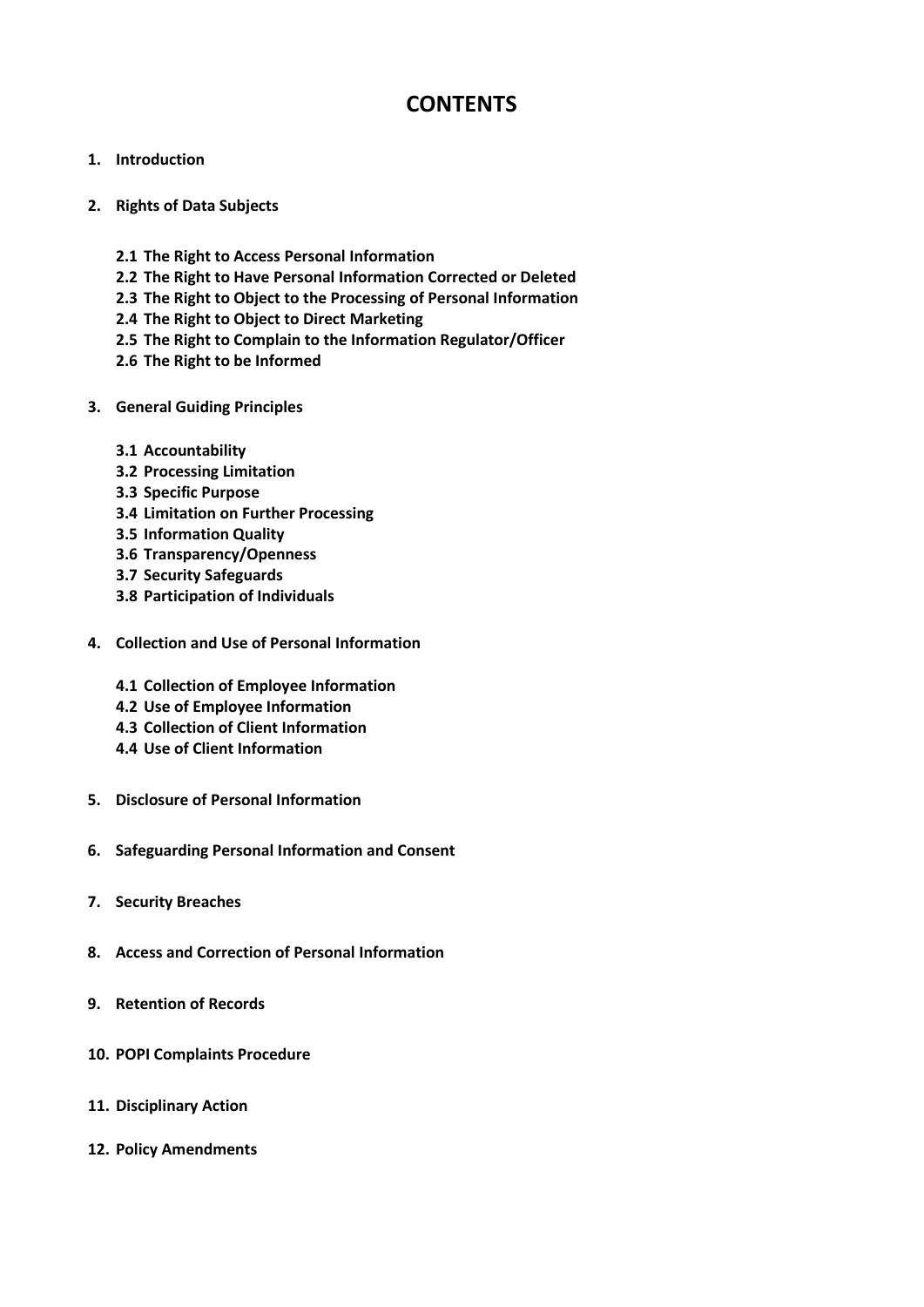# **1. INTRODUCTION**

The right to privacy is an integral human right recognised and protected in the South African Constitution and in the Protection of Personal Information Act 4 of 2013 (POPIA).

POPIA aims to promote the protection of privacy through eight guiding principles that are intended to be applied to the processing of personal information in a sensitive manner.

The Company acknowledges that it is obliged to comply with the Protection of Personal Information Act No 4 of 2013 (POPIA), in light of the fact that it processes the personal information of its employees and clients from time to time.

The Company guarantees its commitment to protecting the privacy of its clients and employees, and ensuring that their personal information is used appropriately, transparently, securely and in accordance with applicable laws.

This Policy sets out the manner in which the Company deals with such personal information as well as stipulates the general purpose for which such information is used.

Employees and clients should be made aware of the contents of this Policy when their consent is requested for the processing of their personal information.

This Policy shall apply to any other parties' personal information which the Company collects and processes.

# **2. RIGHTS OF DATA SUBJECTS**

Where appropriate, the Company will ensure that its clients and employees are made aware of their rights as data subjects, namely

# **2.1 The Right to Access Personal Information**

The Company recognises that a data subject has the right to establish whether the Company holds personal information related to him/her, including the right to request access to that personal information.

# **2.2 The Right to have Personal Information Corrected or Deleted**

The data subject has the right to request, where necessary, that his/her personal information must be corrected or deleted where the Company is no longer authorised to retain the personal information.

# **2.3 The Right to Object to the Processing of Personal Information**

The data subject has the right, on reasonable grounds, to object to the processing of his/her personal information. In such circumstances, the Company will give due consideration to the request and the requirements of POPIA. The Company may cease to use or disclose the data subject's personal information and may, subject to any statutory and contractual record-keeping requirements, also approve the destruction of the personal information.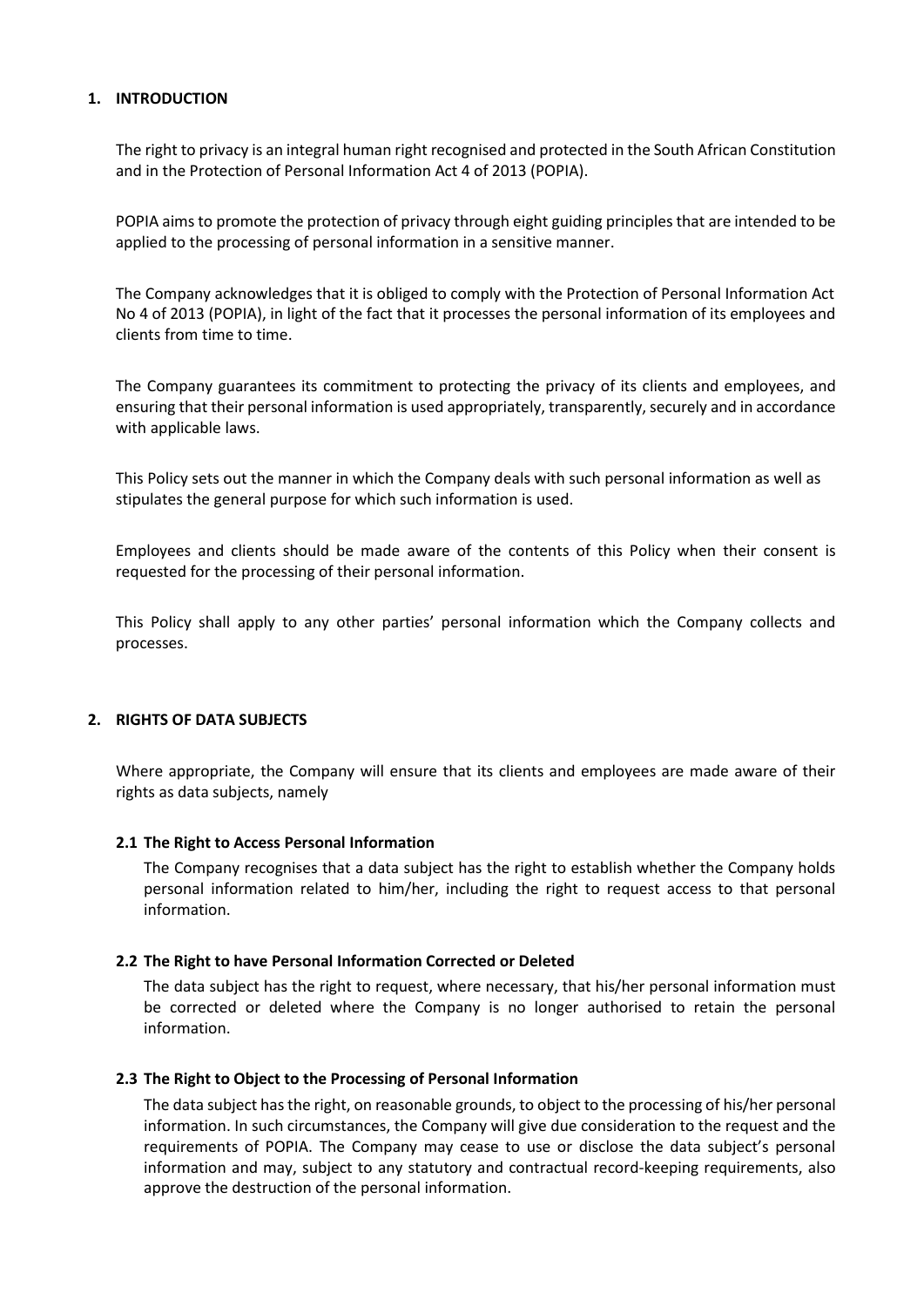#### **2.4 The Right to Object to Direct Marketing**

The data subject has the right to object to the processing of his/her personal information for purposes of direct marketing by means of unsolicited electronic communications.

#### **2.5 The Right to Complain to the Information Regulator**

The data subject has the right to submit a complaint to the Information Regulator regarding an alleged infringement of any of the rights protected under POPIA and to institute civil proceedings regarding the alleged non-compliance with the protection of his/her personal information.

#### **2.6 The Right to be Informed**

The data subject has the right to be notified that his/her personal information is being collected by the Company. He/she also has the right to be notified in any situation where the Company has reasonable grounds to believe that the personal information of the data subject has been accessed or acquired by an unauthorised person.

#### **3. GENERAL GUIDING PRINCIPLES**

All employees and persons acting on behalf of the Company will at all times be subject to, and act in accordance with, the following guiding principles:

#### **3.1 Accountability**

Failing to comply with POPIA could potentially damage Rokwil's reputation or expose the Company to a civil claim for damages. The protection of personal information is therefore everybody's responsibility.

The Company will endeavour to ensure that the provisions of POPIA and the guiding principles outlined in this policy are complied with. However, the Company will take appropriate sanctions, which may include disciplinary action, against those individuals who through their intentional or negligent actions and/or omissions fail to comply with the principles and responsibilities outlined in this policy.

# **3.2 Processing Limitation**

The Company will ensure that personal information under its control is processed:

- In a fair, lawful and non-excessive manner; and
- only with the informed consent of the data subject; and
- only for a specifically-defined purpose.

The Company will inform the data subject of the reasons for collecting his/her personal information and obtain written consent prior to processing personal information.

The Company will under no circumstances distribute or share personal information between separate legal entities, associated organisations (such as subsidiary companies) or with any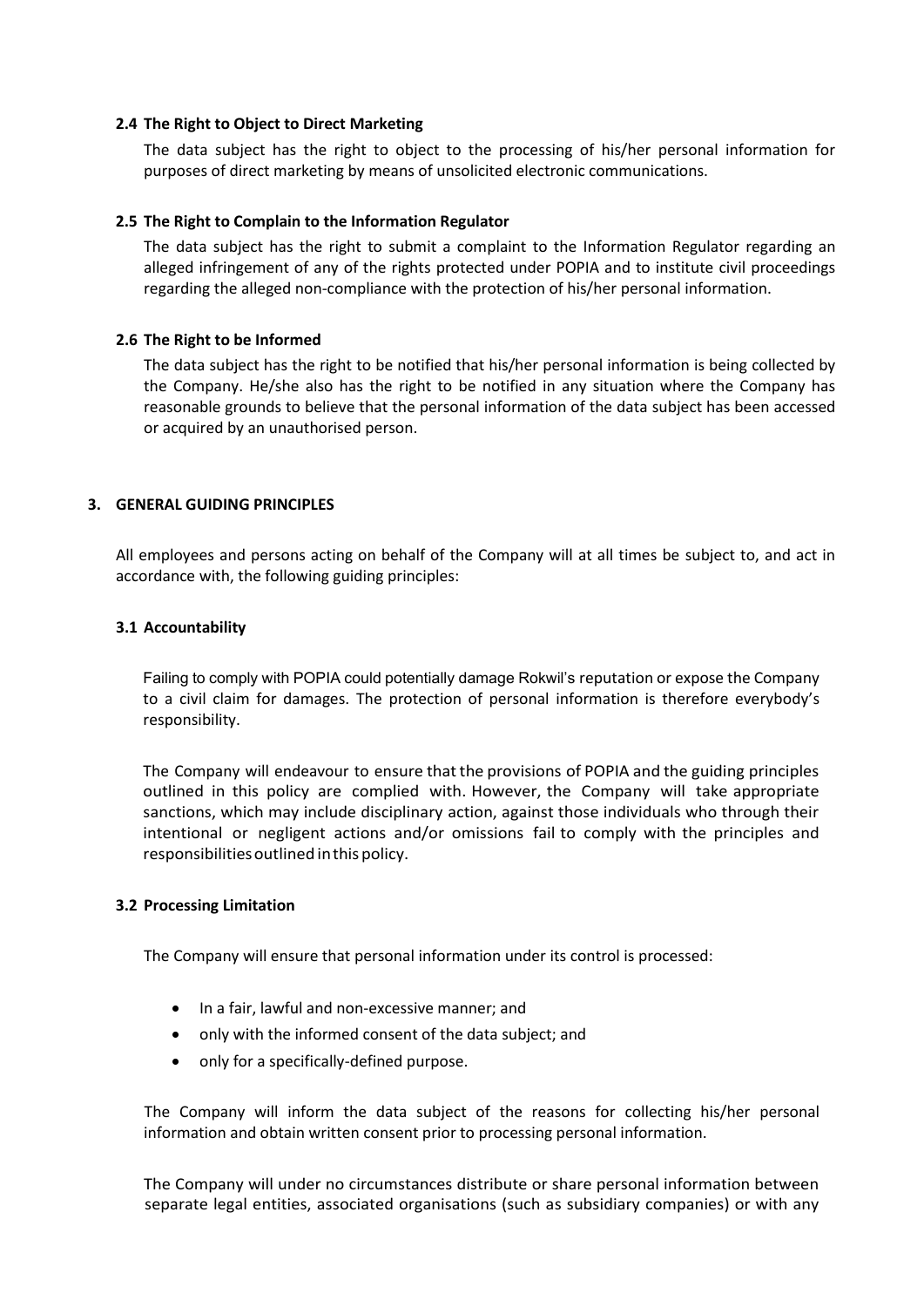individuals that are not directly involved with facilitating the purpose for which the information was originally collected.

Where applicable, the data subject must be informed of the possibility that their personal information will be shared with other aspects of the Company's business and be provided with the reasons for doing so.

#### **3.3 Specific Purpose**

All of the Company's sites and offices must be informed by the principle of transparency. Rokwil will process personal information only for specific, explicitly defined and legitimate reasons. The Company will inform data subjects of these reasons prior to collecting or recording the data subject's personal information.

#### **3.4 Limitation on Further Processing**

Personal information will not be processed for a secondary purpose unless that processing is compatible with the original purpose. Therefore, where the Company seeks to process personal information it holds for a purpose other than the original purpose for which it was first collected, and where this secondary purpose is not compatible with the original purpose, the Company will first obtain additional consent from the data subject.

#### **3.5 Information Quality**

The Company will take reasonable steps to ensure that all personal information collected is complete, accurate and not misleading.

The more important it is that the personal information be accurate (eg beneficiary details of a life insurance policy), the greater the effort the Company will put into ensuring its accuracy. Where personal information is collected or received from third parties, the organisation will take reasonable steps to confirm that the information is correct by verifying the accuracy of the information directly with the data subject or by way of independent sources.

#### **3.6 Transparency/Openness**

The Company will take reasonable steps to ensure that data subjects are notified that their personal information is being collected, including the purpose for which it is being collected and processed.

The Company can be contacted via email on info@rokwil.com should a client or employee wish to enquire whether Rokwil holds related personal information, request access to related personal information, request the Company updates or corrects personal information or make a complaint concerning the processing of personal information.

#### **3.7 Security Safeguards**

The Company will manage the security of its filing system to ensure that personal information is adequately protected. To this end, security controls will be implemented in order to minimise the risk of loss, unauthorised access, disclosure, interference, modification or destruction.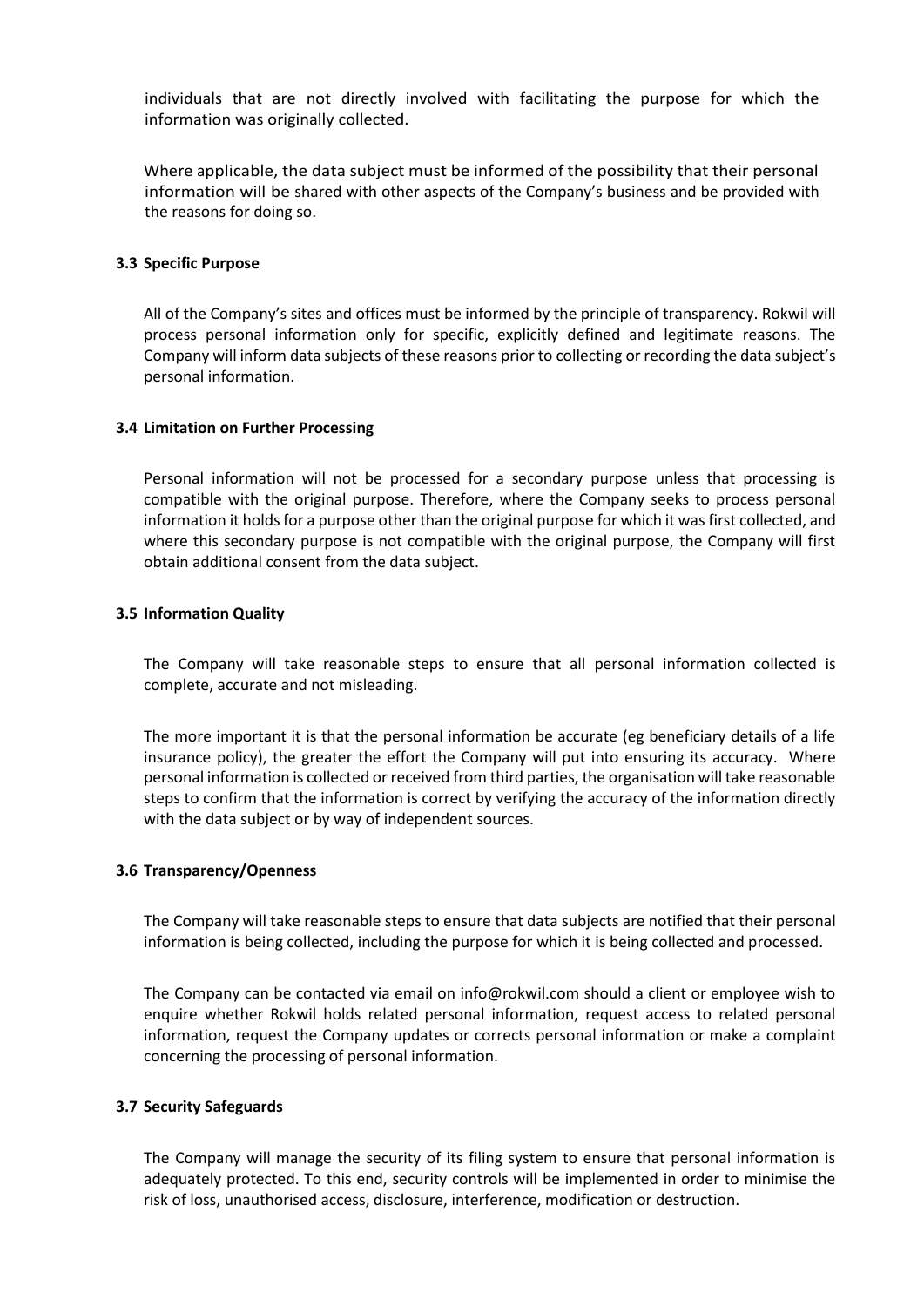Security measures will also be applied in relation to particularly sensitive information. The more sensitive the information, such as medical information or credit card details, the greater the security in place.

The Company will continuously review its security controls which will include regular testing of protocols and measures put in place to combat cyber-attacks on the Company's IT network. All paper and electronic records comprising personal information are securely stored and made accessible only to authorised individuals.

All new employees are required to sign employment contracts containing terms for the use and storage of employee information. Confidentiality clauses have also been included to reduce the risk of unauthorised disclosures of personal information for which the Company is responsible.

All existing employees will, after the required consultation process has been followed, be required to sign an addendum to their employment contract containing the relevant consent and confidentiality clauses.

# **3.8 Participation of Individuals**

A data subject may request the correction or deletion of his/her personal information held by the Company. The Company will ensure that it provides a facility for data subjects who want to request the correction or deletion of their personal information.

Details of the procedure to follow when requesting the correction or deletion of personal information can be found in the Company's Promotion of Access to Information Act (PAIA) Section 51 Manual which is available on the website www.rokwil.com.

# **4. COLLECTION AND USE OF PERSONAL INFORMATION**

The Company collects and processes various information pertaining to its employees and clients. The type of information will depend on the need for which it is collected and will be processed for that process only. Whenever possible, the Company will inform the client or employee of the information required and which information is deemed optional.

The Company must indicate to the employee or client the consequence of failing to provide such personal information and also indicate any prejudice which may be incurred due to non-disclosure. For example, the Company may not be able to employ an individual without certain personal information relating to that individual or the Company may not be in a position to render services to a client in the absence of certain information which is required.

Examples of the personal information the Company collects includes, but is not limited to:

- Information relating to the race, gender, sex, pregnancy, marital status, national, ethnic or social origin, colour, sexual orientation, age, physical or mental health, well-being, disability, religion, conscience, belief, culture, language and birth of an employee
- Information relating to the education or the medical, financial, criminal or employment history (this includes disciplinary action) of an employee
- Banking and account information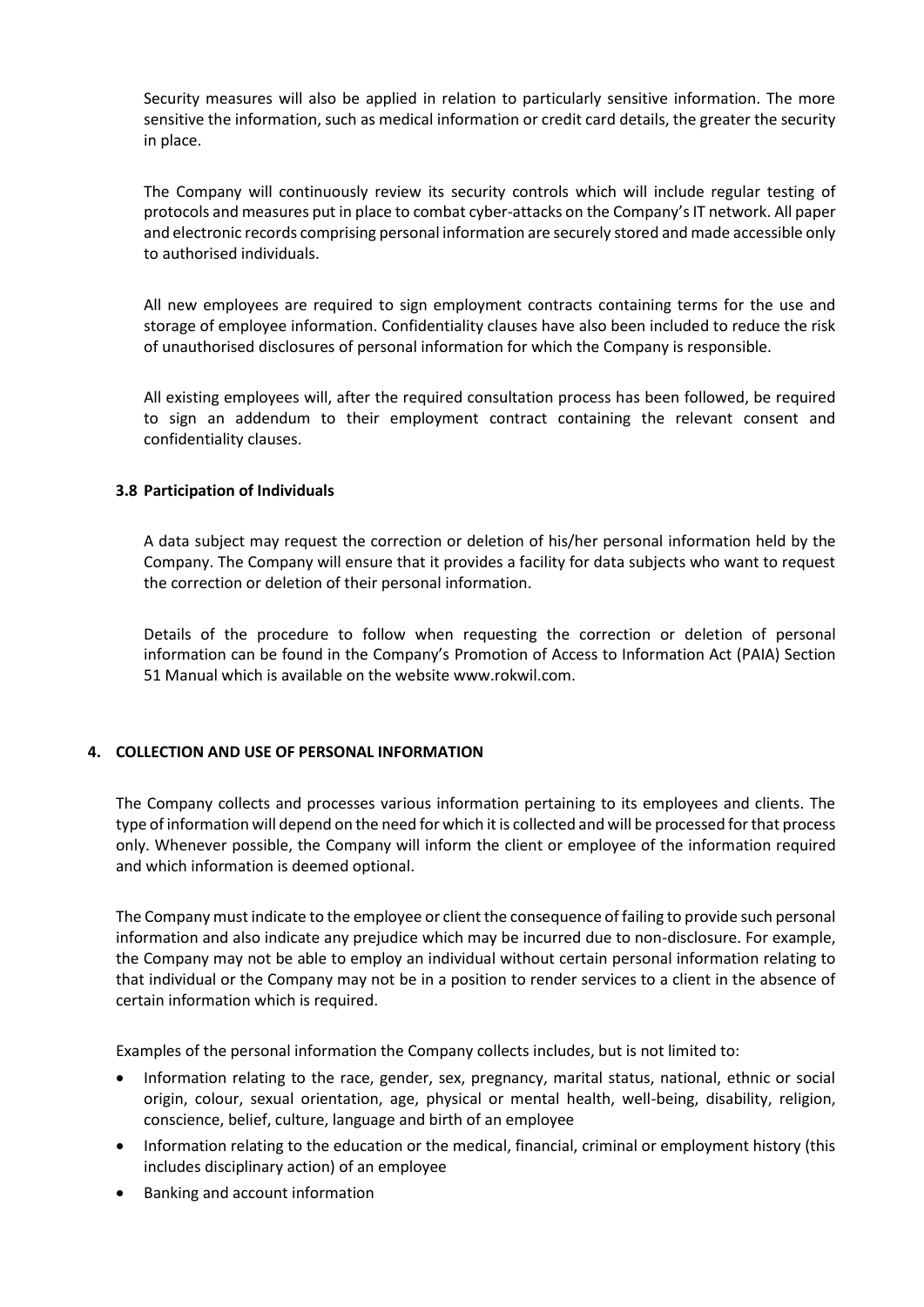- Contact information
- Any identifying number, symbol, email address, telephone number, location information, online identifier or other particular assignment to the employee or client
- The biometric information of the employee and client
- The personal opinions, views or preferences of an employee (also performance appraisals or correspondence) and the views or opinions of another individual about the person

# **4.1 Collection of Employee Information**

For the purposes of this Policy, employees include potential, past and existing employees of the Company.

The Company will, when appointing new employees, require information, including, but not limited to that listed above, from the prospective employee in order to process the employee's information on the Company's system. Such information is reasonably necessary for the Company's record purposes as well as to ascertain if the prospective employee meets the requirements, for the position which he is being appointed, and is suitable for appointment.

The Company will use and process such employee information, as set out below, for including, but not limited to, its employment records and to make lawful decisions in respect of that employee and its business.

# **4.2 Use of Employee Information**

Employees' personal information will only be used for the purpose for which it was collected and intended. This would include, but is not limited to:

- submissions to the Department of Labour
- submissions to the Receiver of Revenue
- for audit and recordkeeping purposes
- in connection with legal proceedings
- in connection with and to comply with legal and regulatory requirements
- in connection with any administrative functions of the Company
- disciplinary action or any other action to address the employee's conduct or capacity
- in respect of any employment benefits that the employee is entitled to
- pre- and post-employment checks and screening
- any other relevant purpose to which the employee has been notified of

Should information be processed for any other reason, the Company will inform the employee/s accordingly.

The Company acknowledges that personal information may only be processed if certain conditions are met:

- The employee consents to the processing
- The processing is necessary
- The processing complies with an obligation imposed by law on the Company
- Processing protects a legitimate interest of the employee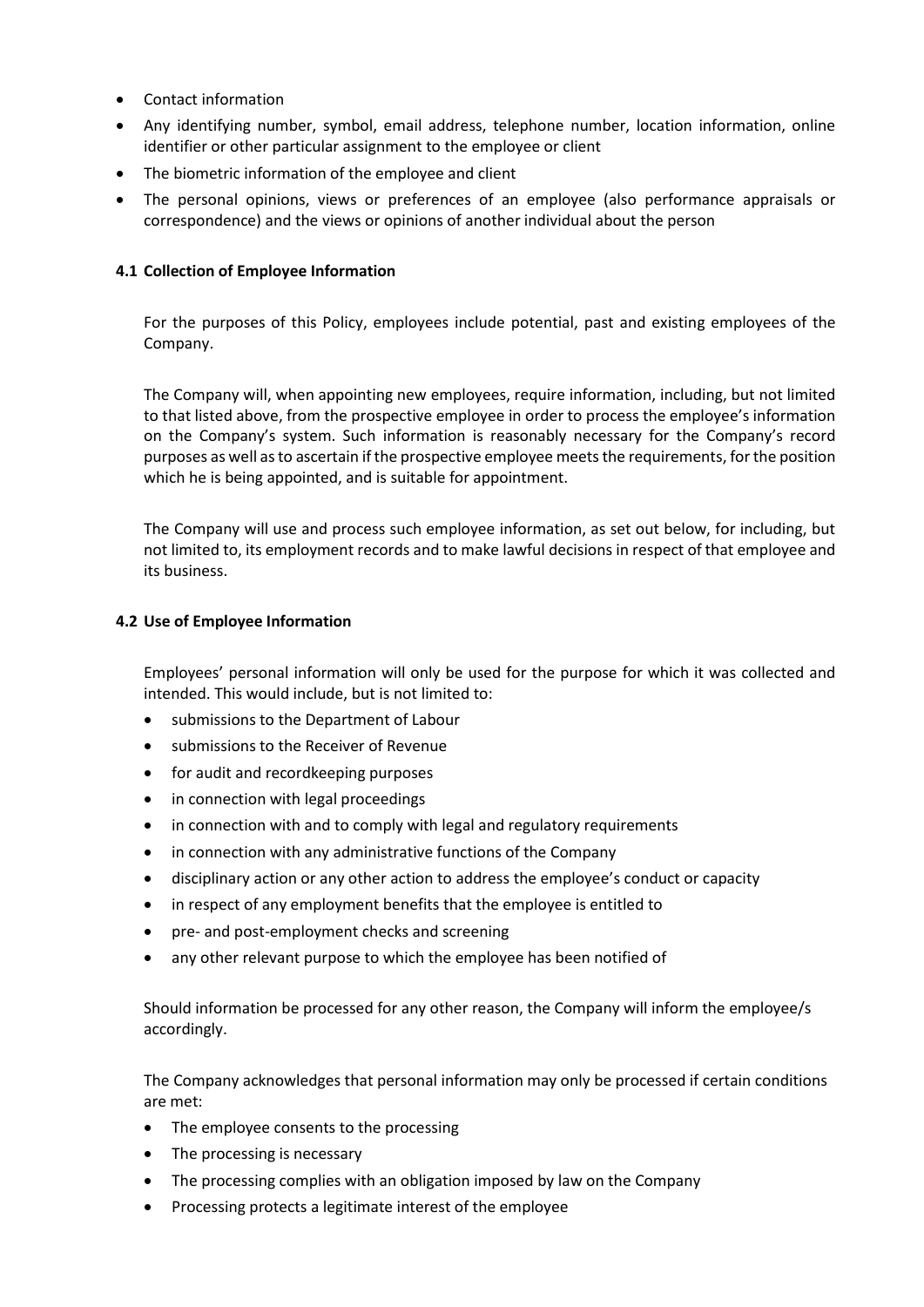Processing is necessary for pursuing the legitimate interests of the Company or of a third party to whom information is supplied

# **4.3 Collection of Client Information**

For purposes of this Policy, clients include potential, past and existing clients.

The Company collects and processes its clients' personal information, such as that mentioned hereunder. The type of information will depend on the need for which it is collected and will be processed for that purpose only. Further examples of personal information collected from clients include, but is not limited to:

- The client's identity number, name, surname, address, postal code
- The client's residential and postal address
- Contact information
- Banking details
- Company registration number
- Full name of the legal entity
- Tax and/or VAT number
- Details of the person responsible for the client's account

The Company also collects and processes clients' personal information for marketing purposes in order to ensure that our products and services remain relevant to our clients and potential clients.

# **4.4 Use of Client Information**

The client's personal information will only be used for the purpose for which it was collected and as agreed. This may include, but not be limited to:

- Providing products or services to clients
- In connection with sending accounts and communication to a client in respect of services rendered
- Referral to other service providers
- Confirming, verifying and updating client details
- Conducting market or customer satisfaction research
- For audit and record keeping purposes
- In connection with legal proceedings
- In connection with and to comply with legal and regulatory requirements or when it is otherwise allowed by law

The Company acknowledges that personal information may only be processed if any of the conditions set out hereunder are met:

- Client consents to the processing
- The processing is necessary
- The processing complies with an obligation imposed by law on the Company
- Processing protects a legitimate interest of the client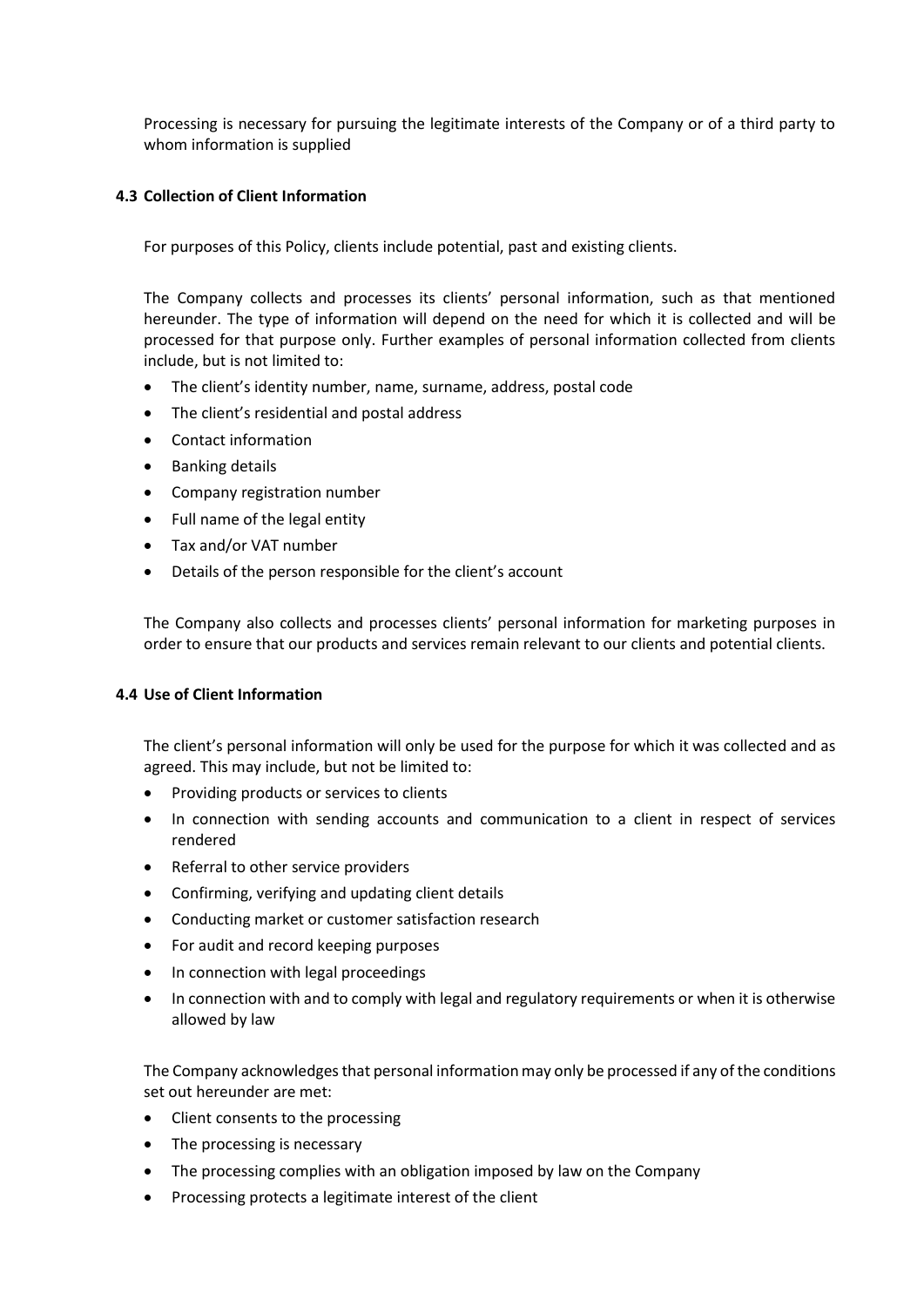• Processing is necessary for pursuing the legitimate interests of the Company or of a third party to whom information is supplied

# **5. DISCLOSURE OF PERSONAL INFORMATION**

The Company may share employees' and clients' personal information with third parties as well as obtain information from such third parties for reasons set out above.

The Company may also disclose employees' or clients' information where there is a duty or a right to disclose in terms of applicable legislation, the law or where it may be necessary to protect the Company's rights.

# **6. SAFEGUARDING PERSONAL INFORMATION AND CONSENT**

It is a requirement of POPIA to adequately protect the personal information the Company holds and to avoid unauthorised access and use of personal information. The Company will, therefore, ensure that informed consent is obtained from the employee or client where necessary.

The Company shall review its security controls and processes on a regular basis to ensure that personal information is secure.

The Company's Information Officer is responsible for the encouragement of compliance with the conditions of the lawful processing of personal information and other provisions of POPI.

# **Information Officer Details**

| Name:             | <b>Rod Stainton</b>                            |
|-------------------|------------------------------------------------|
| Telephone number: | 031 003 0896                                   |
| Address:          | 8 Bishops Court, Warrior Road, Hillcrest, 3630 |
| Email address:    | info@rokwil.com                                |

Each new employee will be required to sign an employment contract containing relevant consent clauses for the use and storage of employee information, or any other action so required, in terms of POPIA.

Every employee currently employed within the Company will be required to sign an addendum to their employment contract containing relevant consent clauses for the use and storage of employee information, or any other action so required, in terms of POPI.

The Company's suppliers, insurers and other third-party service providers will be required to sign a service level agreement guaranteeing their commitment to the Protection of Personal Information; this is, however, an ongoing process that will be evaluated as required.

Consent to process client information is obtained from clients (or a person who has been given authorisation from the client to provide the client's personal information) during the introductory, appointment and needs analysis stage of the relationship.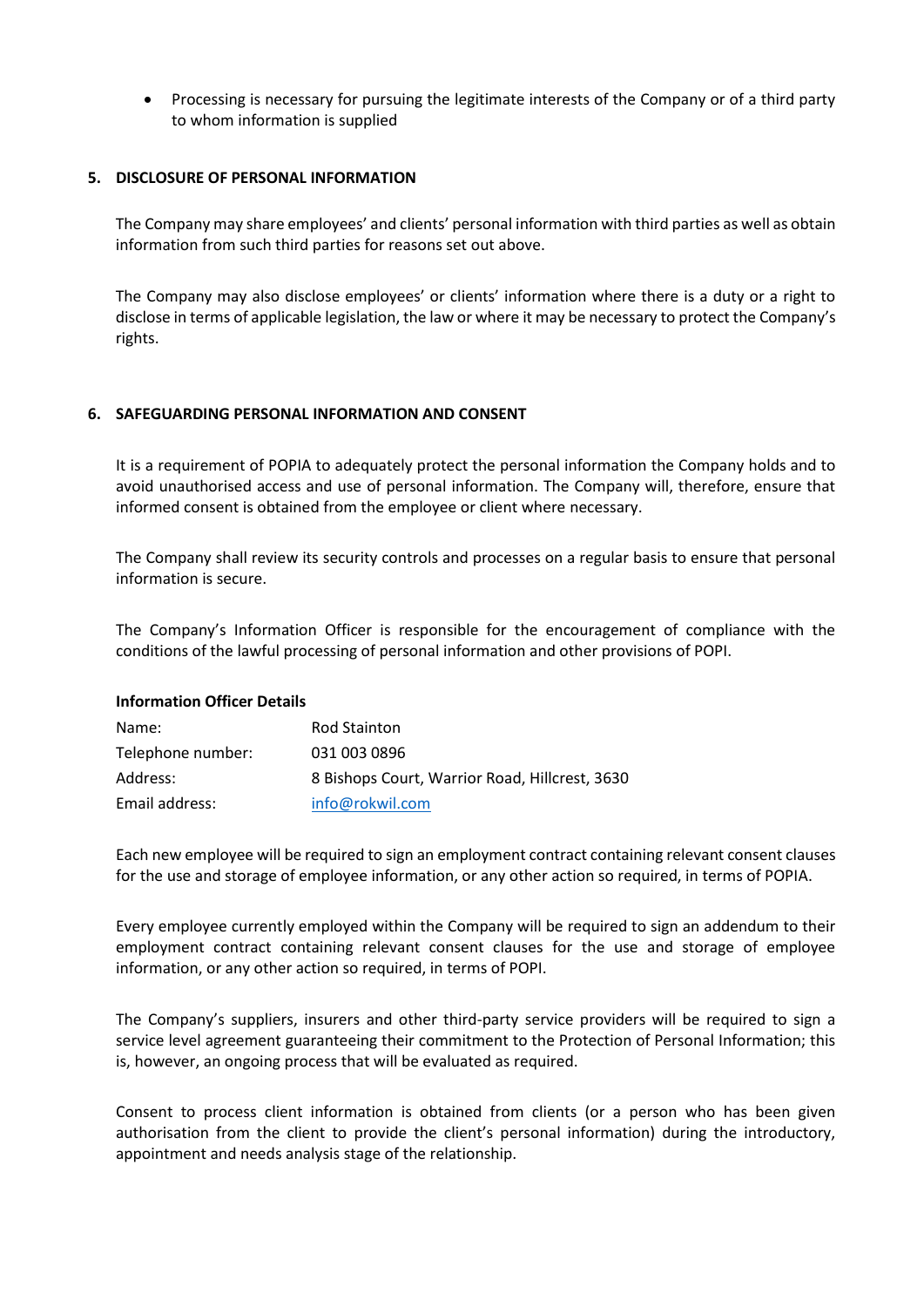# **7. SECURITY BREACHES**

Should the Company detect a security breach on any of its systems that contain personal information, the Company shall take the required steps to assess the nature and extent of the breach in order to ascertain if any information has been compromised.

The Company shall notify the affected parties should it have reason to believe that their information has been compromised. Such notification shall only be made where the Company can identify the data subject to which the information relates. Where it is not possible it may be necessary to consider website publication and whatever else the Information Regulator prescribes.

Notification will be provided in writing by means of either:

- email
- registered mail
- place on our website

The notification shall provide the following information where possible:

- description of possible consequences of the breach
- measures taken to address the breach
- recommendations to be taken by the data subject to mitigate adverse effects
- the identity of the party responsible for the breach

In addition to the above, the Company shall notify the Information Regulator of any breach and/or compromise to personal information in its possession and work closely with and comply with any recommendations issued by the Information Regulator.

# **8. ACCESS AND CORRECTION OF PERSONAL INFORMATION**

Employees and clients have the right to request access to any personal information that the Company holds about them.

Employees and clients have the right to request the Company to update, correct or delete their personal information on reasonable grounds. Such requests must be made to the Company's Information Officer (see details in point 6 above) or to the Company's head office at 8 Bishops Court, Warrior Road, Hillcrest.

Where an employee or client objects to the processing of their personal information, the Company may no longer process said personal information. The consequences of the failure to give consent to process the personal information must be set out before the employee or client confirms his/her objection.

The client or employee must provide reasons for the objection to the processing of his/her personal information.